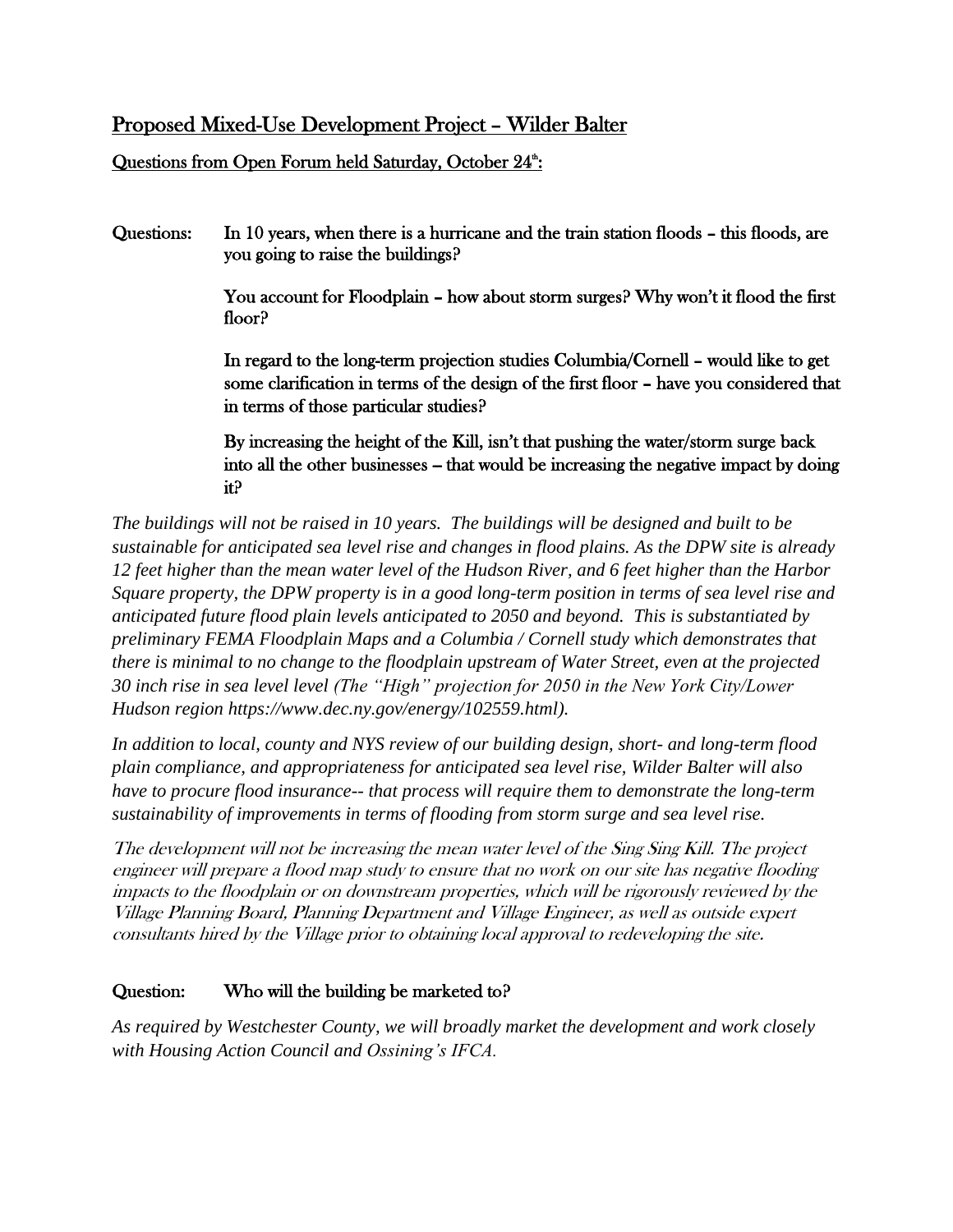#### Question: Where are our residents likely to come from? How many people in Ossining might be here?

*Based on a marketing plan that complies with fair housing requirements, the developer will advertise in Westchester County and the surrounding counties. While the outreach will be wide and they anticipate that residents will come from many areas, based on their experience and the experience of Housing Action Council and IFCA, it is expected that a great deal of the tenants who live in the development will have a connection to Ossining-- they currently live in or around Ossining, they work in Ossining or the surrounding communities and / or they are a son, daughter, sibling, parent or other relation of a current Ossining resident.*

#### Question: With the lottery, is there no set aside for local residents?

Correct, there is no set aside. The lottery-based application process is a requirement for developments funded by Westchester County and New York State Homes and Community Renewal. The funding does not allow a set aside for local residents.

#### Questions: Will this project do anything to help us lower density of houses in this Village that are overcrowded?

Adding multifamily affordable rental developments in Ossining and elsewhere will help to alleviate overcrowding. In the Hudson Valley and Long Island, Wilder Balter Partners (WBP) has completed about 2,000 workforce / affordable apartments. In Westchester, WBP has completed for-sale and rental affordable / workforce communities in:

- New Castle (Stone Creek and Chappaqua Crossing Apartments);
- Cortlandt (Jacobs Hill and Cross Creek);
- Montrose (Roundtop);
- North Salem (Bridleside);

and has two under construction in:

- Peekskill (645 Main) and
- New Rochelle (14 LeCount);

and is commencing construction on one in Lewisboro in the spring of 2021.

In Putnam County, WBP has completed three affordable rental communities totaling another 370 affordable rental apartments.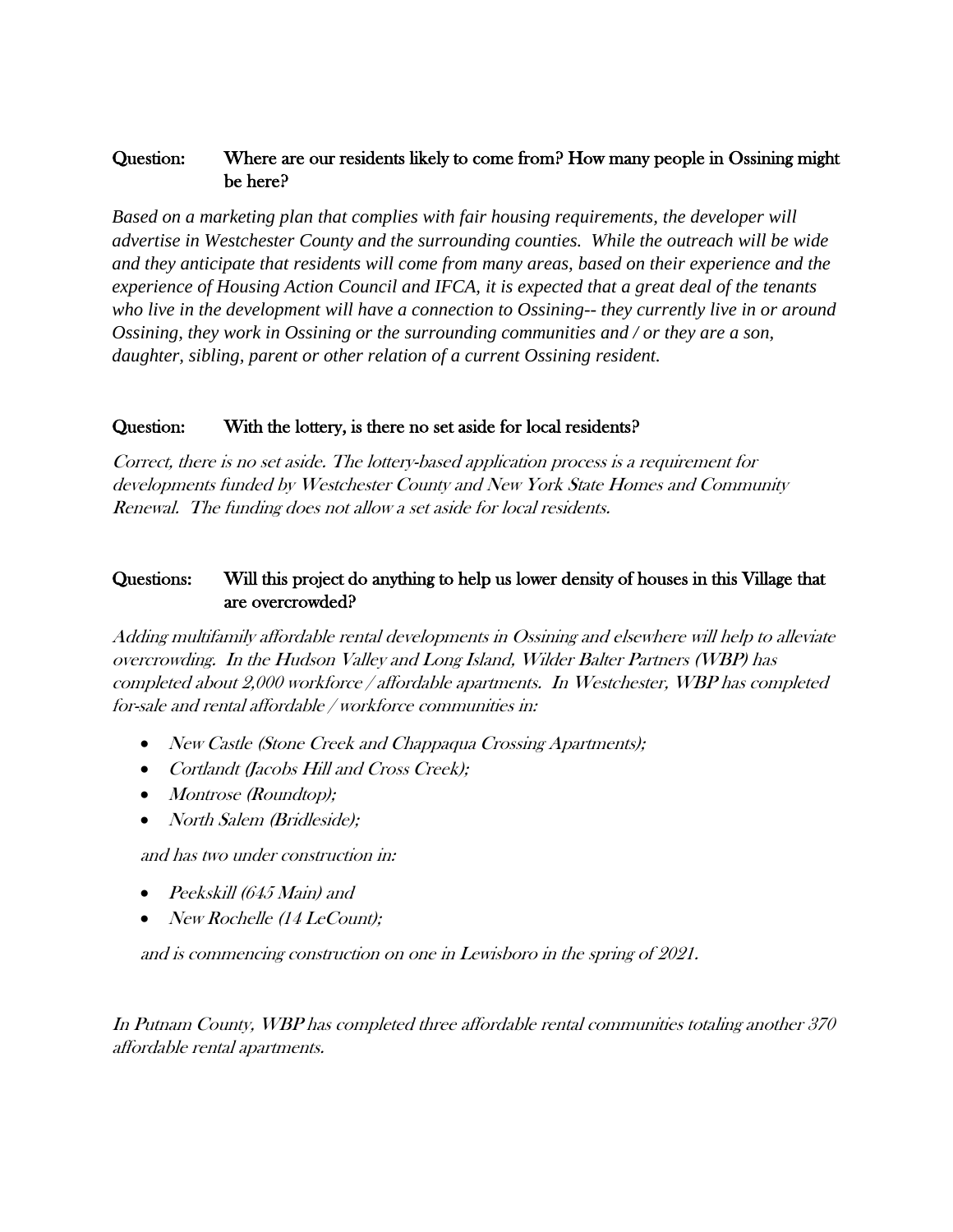As with the proposed DPW development, all of WBP's apartments (and other developers' affordable and workforce apartments with a current regulatory agreement) are available to all Ossining and other residents. Collectively, these developments help to alleviate people living in substandard and overcrowded housing across the County, including in Ossining.

#### Questions: How many units are proposed?

*108 rental apartments plus 1 superintendent apartment.*

#### **Question:** What does the choke point mean?

"Choke point" refers to the point at which the open channel of the Sing Sing Kill goes into a walled channel leading to a culvert and continues below Water Street.

#### **Question:** How long will they stay affordable?

This development is required to remain affordable for a minimum of 99 years.

#### **Question:** Do you maintain the building?

*WBP is a fully integrated company with development, construction and management divisions. They own and manage over 3,000 apartments, more than 2,000 of which are affordable / workforce. Their management company, WB Residential, will employ a live-in superintendent and staff an on-site rental office.* 

#### **Question:** Private/Public investment – does the public also reap some of the rewards – some of the profit?

*The DPW site will not only create a much needed affordable residential opportunity for the village, but in doing so will remediate a contaminated and blighted site that is currently underutilized, create a public amenity that facilitates a pedestrian connection between upper Main Street and Station Plaza, create space for retail opportunities, and create over 3,500 square feet of state-of-the-art space for use by the local community groups, including the school district.*

#### **Question:** Is there a formula that includes a minimum number of people that have to live in the units?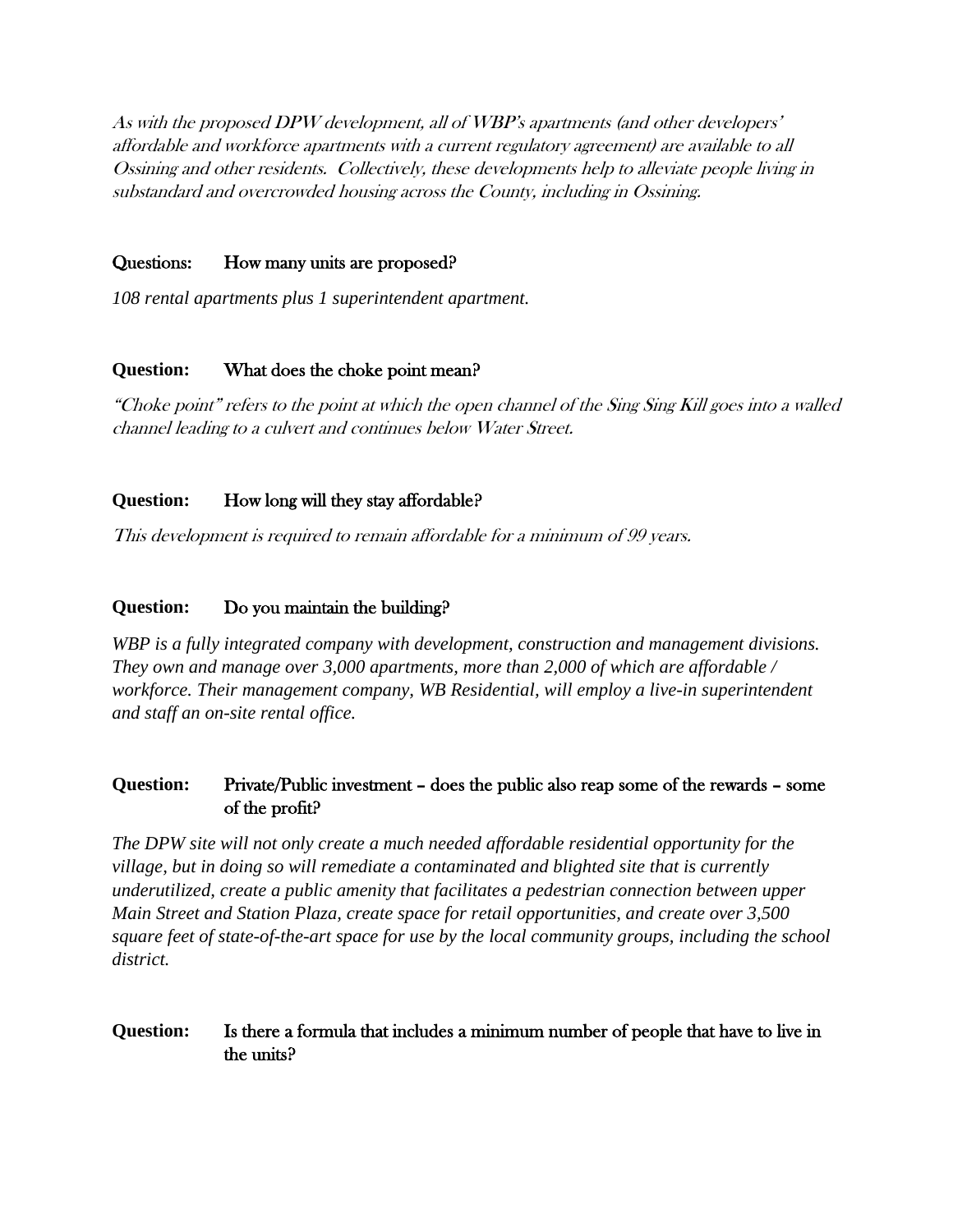*Yes, Westchester County and NYS Homes and Community Renewal regulate the minimum number of residents in each apartment type: one-bedroom minimum is one person; two-bedroom minimum is two persons and the three-bedroom is three persons.* 

# **Question:** How will you work with what is already here in the area – the rocks and building? Will the building be attached to the cliff?

*All existing buildings and structures onsite will be demolished and removed from the site. The entire site will then be remediated to deal with existing contaminated soil from previous historical uses of the site. Surrounding rock outcroppings will, for the most part, be left in place.*

*The development will be set back from the surrounding ledge to allow room for an accessible fire lane in the rear of the building. This will allow for 360-degree fire company access to the building in the event of an emergency. The construction that is to be tied into the bedrock cliff will be at the sixth floor, where the developer will build an access to Main Street that connects to the sixth story of the building to allow (and encourage) residents to walk to the downtown.*

## **Question:** To the extent Public Access is encouraged – what about security measures for the residents in the apartments – is there any provision being made for that?

*Similar to WBP's other developments, they plan to incorporate numerous security measures into the public and private areas of the development-- this includes security cameras, resident key card control on all entrances, and an onsite super who will live in the building.*

# **Question:** What are some of the features/characteristics of the design to reach LEED Gold?

*Reaching LEED requires completion of a LEED checklist to ensure that a building meets the goals of the program. Items on the checklist include design, construction and management elements of a building that create sustainability and livability, and reduce the carbon footprint and water usage. The building is being designed to LEED Gold standards and among other measures will include: creation of a very tight building envelope (high levels of insulation, high performing windows, air-sealing and testing of the following to ensure performance); energy recovery ventilation system; high efficiency heating and cooling; water efficient (low flow) fixtures; Energy Star Appliances; LED lighting; low VOC and no VOC materials to minimize and eliminate off-gassing; native plantings; on-site solar; and many other features. Location is also critical and in this case we would be remediating a blighted brownfield site that is centrally located close (and walkable) to shopping and transportation.*

#### Question: In regard to recycled/green materials – what is the percentage?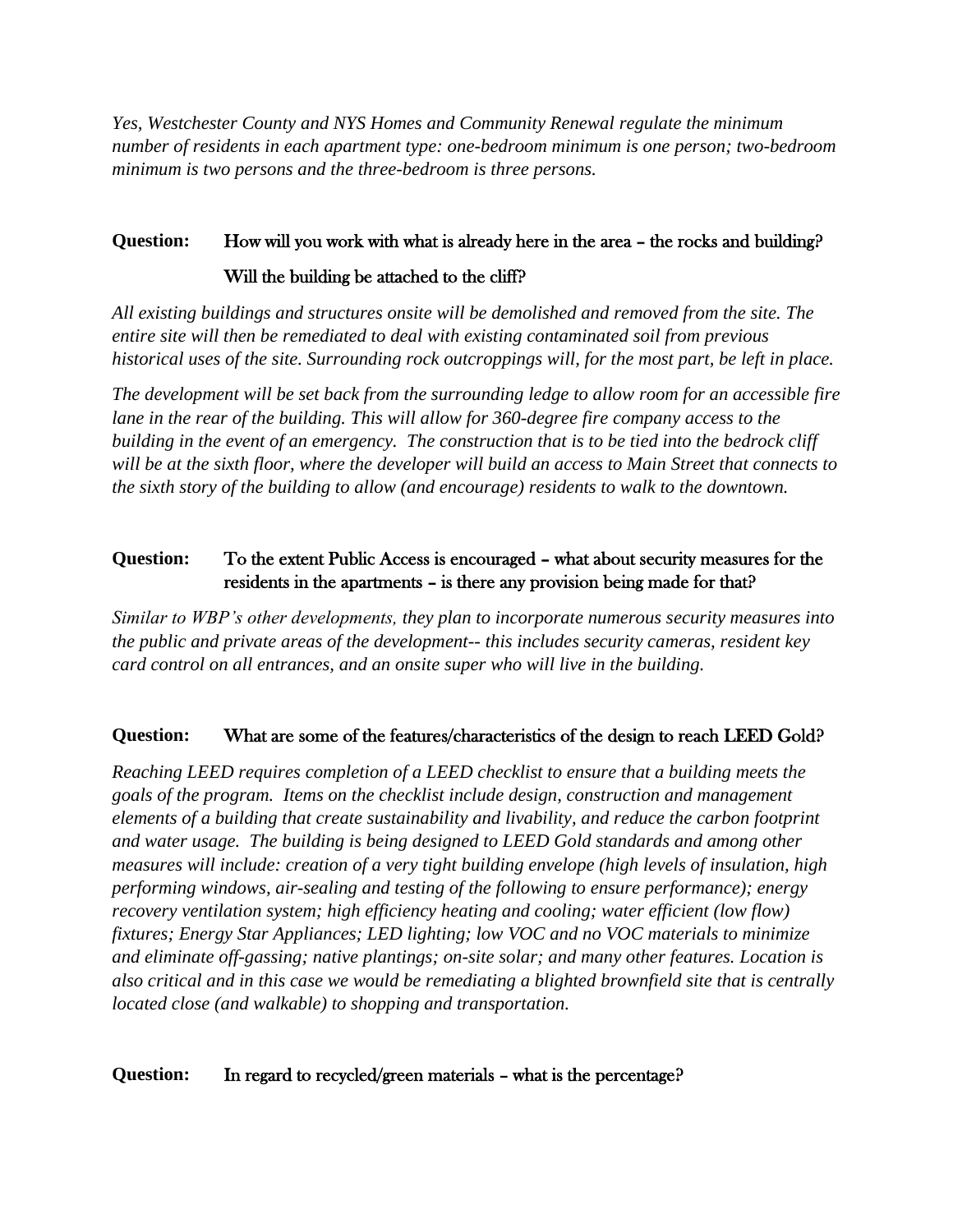Material selection will be part of completing the LEED checklist.

#### **Question:** Are there going to be amenities in the building?

*Yes, the building will have 2,000 to 3,000 SF of indoor amenity space on the ground floor of the building, outdoor terraces on the fifth and seventh floor, and the park and greenway extension that the developer will build on the property. Off-street parking is also provided at no charge to the tenants. All residents living in the building will have access to these amenities. The indoor amenity spaces will include a gym and a community lounge.*

#### **Question:** What about temperature in the units – will residents have the ability to control heat and cooling?

*Yes, all units will have climate-controlled heating and cooling that can be controlled by the resident.*

#### **Question:** In unit washers and dryers?

All apartments will have washer dryer hookups and there will be centralized laundry facilities in the building.

#### Question: How do you go through the selection process for retail space?

Would you consider partnering with existing businesses for satellite locations?

*The goal of the retail space is to create a space / spaces that will be utilized by both building residents and by the public who will be walking through the linear park and greenway or otherwise going onto or past the development. Ideally, WBP hopes to find a current Ossining business owner(s) that wishes to either relocate to this building or open a second location.*

## **Question:** With integrating with Main Street – would hate to see redundancy with the businesses – would you accept input from the businesses?

Yes. *WBP seeks a collaborative process involving the surrounding community, as their goal is to complement and integrate Main Street.* 

*WBP is open to any opportunity that will best utilize the available retail space while providing the most benefit to the surrounding community.* 

#### **Question:** Will there be free parking for the public?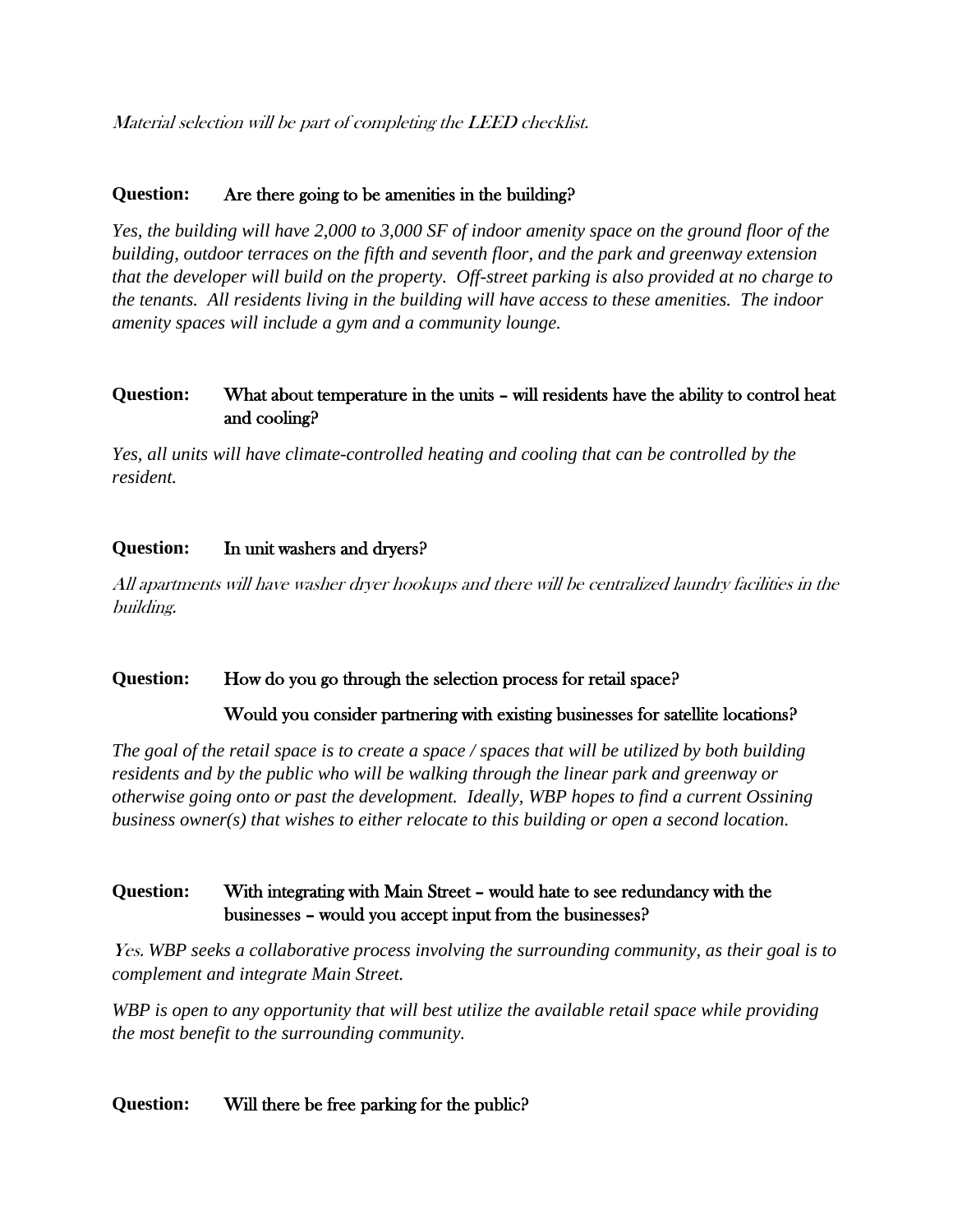*Parking will be at no cost to building residents. If public parking is included in the final proposed development, the Village will determine parking rates.*

## **Question:** Is there any infrastructure improvements planned during construction as far as fire, water mains?

*This will be studied during the design and local approval process.* 

#### **Question:** When do you see this project being done?

*Once site plan approval is obtained, 22 - 24 months for construction is to be expected, followed by two to three months of lease up. The Village and agency approval process is expected to be completed in 6-12 months.*

# **Question:** In regard to fire – consideration given to people who are disabled – can't get down stairs (safe zone)?

*The development will be designed to meet all ADA and Fire Code requirements further minimizing the risk of injury to all residents. At this point in design, WBP has not studied, nor determined, if the building will require an Area of Refuge.* 

# **Question:** The level for retail – is that first floor, above the Floodplain – or that the ground floor in the Floodplain?

*The retail component will be located on the ground floor. The building will be designed so that each use will be located above the floodplain as required by local law.*

# Question: Does affordable housing have a negative impact on schools?

Affordable housing creates housing opportunities that allows people to live in decent, quality housing. Many of the residents in affordable housing developments work in or near their communities. School district employees and employees of companies that serve the school district need affordable housing. In this sense, affordable housing helps the local community, including the school district. From a fiscal impact standpoint, any affordable housing development has lower taxable values than market rate housing and therefore reduces the net fiscal benefit.

#### Question: What are different levels of Brownfield Remediation?